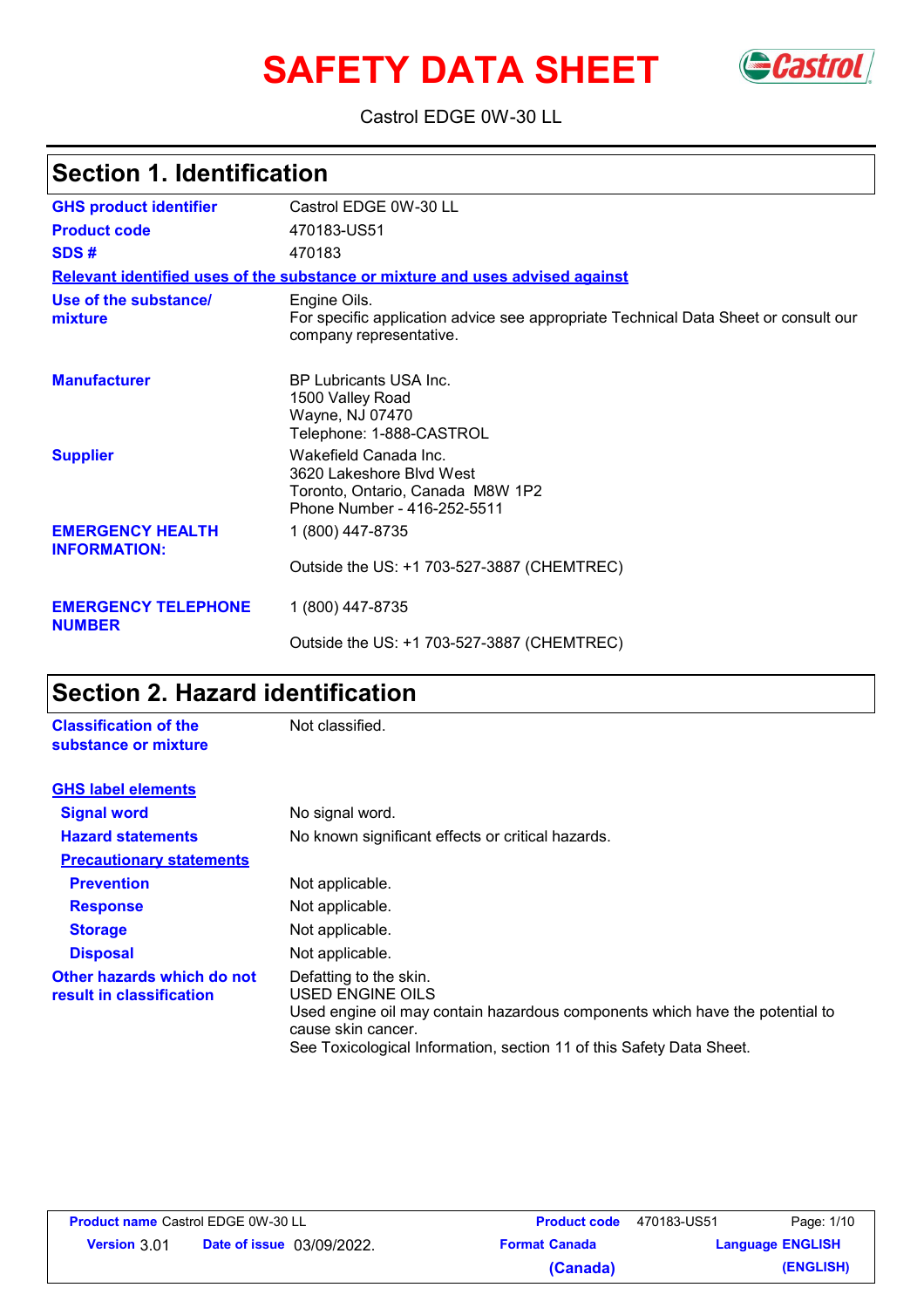## **Section 3. Composition/information on ingredients**

### **Substance/mixture**

**Mixture** 

Synthetic base stock. Proprietary performance additives.

| <b>Ingredient name</b>                                               | <b>CAS number</b> | $\%$ (w/w) |
|----------------------------------------------------------------------|-------------------|------------|
| Distillates (petroleum), hydrotreated heavy paraffinic               | 64742-54-7        | $15 - 40$  |
| Dec-1-ene, homopolymer, hydrogenated Dec-1-ene, oligomers,           | 68037-01-4        | $10 - 30$  |
| hydrogenated                                                         |                   |            |
| Lubricating oils (petroleum), C15-30, hydrotreated neutral oil-based | 72623-86-0        | $5 - 10$   |
| Lubricating oils (petroleum), C20-50, hydrotreated neutral oil-based | 72623-87-1        | $5 - 10$   |
| Distillates (petroleum), solvent-dewaxed heavy paraffinic            | 64742-65-0        | $1 - 5$    |

**\*\* Ranges if listed above for hazardous ingredient(s) are prescribed ranges. The actual concentration(s) or actual concentration range(s) are being withheld as a trade secret.**

**There are no additional ingredients present which, within the current knowledge of the supplier and in the concentrations applicable, are classified as hazardous to health and hence require reporting in this section.**

**Occupational exposure limits, if available, are listed in Section 8.**

## **Section 4. First-aid measures**

### **Description of necessary first aid measures**

| <b>Eye contact</b>                | In case of contact, immediately flush eyes with plenty of water for at least 15<br>minutes. Eyelids should be held away from the eyeball to ensure thorough rinsing.<br>Check for and remove any contact lenses. Get medical attention.             |
|-----------------------------------|-----------------------------------------------------------------------------------------------------------------------------------------------------------------------------------------------------------------------------------------------------|
| <b>Skin contact</b>               | Wash skin thoroughly with soap and water or use recognized skin cleanser.<br>Remove contaminated clothing and shoes. Wash clothing before reuse. Clean<br>shoes thoroughly before reuse. Get medical attention if symptoms occur.                   |
| <b>Inhalation</b>                 | If inhaled, remove to fresh air. In case of inhalation of decomposition products in a<br>fire, symptoms may be delayed. The exposed person may need to be kept under<br>medical surveillance for 48 hours. Get medical attention if symptoms occur. |
| <b>Ingestion</b>                  | Do not induce vomiting unless directed to do so by medical personnel. Get medical<br>attention if symptoms occur.                                                                                                                                   |
| <b>Protection of first-aiders</b> | No action shall be taken involving any personal risk or without suitable training.                                                                                                                                                                  |

### **Most important symptoms/effects, acute and delayed**

**See Section 11 for more detailed information on health effects and symptoms.**

### **Indication of immediate medical attention and special treatment needed, if necessary**

| <b>Notes to physician</b>  | Treatment should in general be symptomatic and directed to relieving any effects.<br>In case of inhalation of decomposition products in a fire, symptoms may be delayed.<br>The exposed person may need to be kept under medical surveillance for 48 hours. |
|----------------------------|-------------------------------------------------------------------------------------------------------------------------------------------------------------------------------------------------------------------------------------------------------------|
| <b>Specific treatments</b> | No specific treatment.                                                                                                                                                                                                                                      |

### **Section 5. Fire-fighting measures**

| <b>Extinguishing media</b>                           |                                                                                                                                                                        |
|------------------------------------------------------|------------------------------------------------------------------------------------------------------------------------------------------------------------------------|
| <b>Suitable extinguishing</b><br>media               | In case of fire, use foam, dry chemical or carbon dioxide extinguisher or spray.                                                                                       |
| <b>Unsuitable extinguishing</b><br>media             | Do not use water jet.                                                                                                                                                  |
| <b>Specific hazards arising</b><br>from the chemical | In a fire or if heated, a pressure increase will occur and the container may burst.                                                                                    |
| <b>Hazardous thermal</b><br>decomposition products   | Combustion products may include the following:<br>carbon oxides (CO, CO <sub>2</sub> ) (carbon monoxide, carbon dioxide)<br>nitrogen oxides (NO, NO <sub>2</sub> etc.) |

| <b>Product name Castrol EDGE 0W-30 LL</b> |                                  | <b>Product code</b>  | 470183-US51 | Page: 2/10              |
|-------------------------------------------|----------------------------------|----------------------|-------------|-------------------------|
| <b>Version 3.01</b>                       | <b>Date of issue</b> 03/09/2022. | <b>Format Canada</b> |             | <b>Language ENGLISH</b> |
|                                           |                                  | (Canada)             |             | (ENGLISH)               |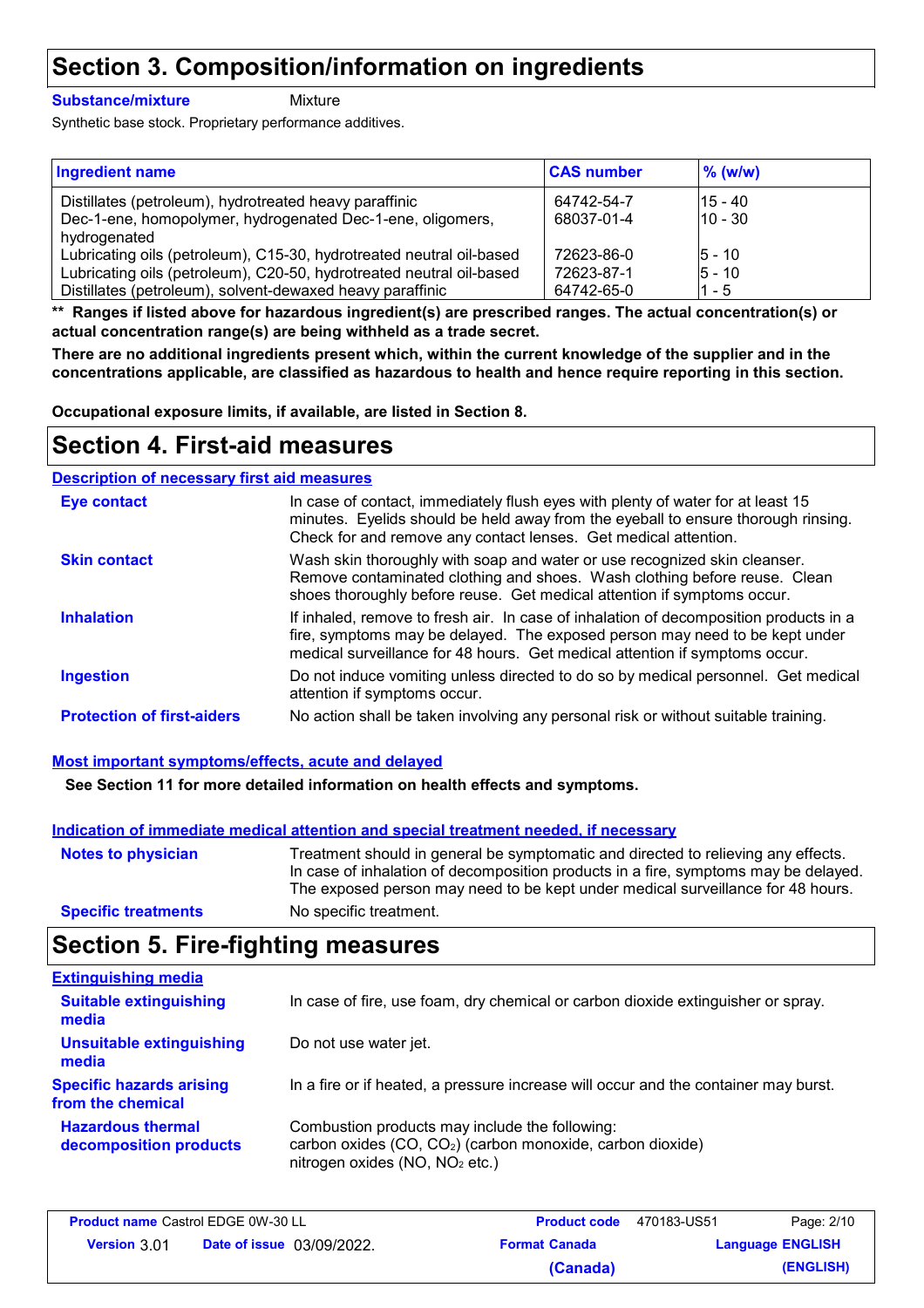## **Section 5. Fire-fighting measures**

| <b>Special protective actions</b><br>for fire-fighters | No action shall be taken involving any personal risk or without suitable training.<br>Promptly isolate the scene by removing all persons from the vicinity of the incident if<br>there is a fire. |
|--------------------------------------------------------|---------------------------------------------------------------------------------------------------------------------------------------------------------------------------------------------------|
| <b>Special protective</b>                              | Fire-fighters should wear positive pressure self-contained breathing apparatus                                                                                                                    |
| equipment for fire-fighters                            | (SCBA) and full turnout gear.                                                                                                                                                                     |

### **Section 6. Accidental release measures**

|                                                              | <b>Personal precautions, protective equipment and emergency procedures</b>                                                                                                                                                                                                                                                                                                                         |  |  |
|--------------------------------------------------------------|----------------------------------------------------------------------------------------------------------------------------------------------------------------------------------------------------------------------------------------------------------------------------------------------------------------------------------------------------------------------------------------------------|--|--|
| For non-emergency<br>personnel                               | No action shall be taken involving any personal risk or without suitable training.<br>Evacuate surrounding areas. Keep unnecessary and unprotected personnel from<br>entering. Do not touch or walk through spilled material. Put on appropriate<br>personal protective equipment. Floors may be slippery; use care to avoid falling.                                                              |  |  |
| For emergency responders                                     | If specialized clothing is required to deal with the spillage, take note of any<br>information in Section 8 on suitable and unsuitable materials. See also the<br>information in "For non-emergency personnel".                                                                                                                                                                                    |  |  |
| <b>Environmental precautions</b>                             | Avoid dispersal of spilled material and runoff and contact with soil, waterways,<br>drains and sewers. Inform the relevant authorities if the product has caused<br>environmental pollution (sewers, waterways, soil or air).                                                                                                                                                                      |  |  |
| <b>Methods and materials for containment and cleaning up</b> |                                                                                                                                                                                                                                                                                                                                                                                                    |  |  |
| <b>Small spill</b>                                           | Stop leak if without risk. Move containers from spill area. Absorb with an inert<br>material and place in an appropriate waste disposal container. Dispose of via a<br>licensed waste disposal contractor.                                                                                                                                                                                         |  |  |
| <b>Large spill</b>                                           | Stop leak if without risk. Move containers from spill area. Prevent entry into sewers,<br>water courses, basements or confined areas. Contain and collect spillage with non-<br>combustible, absorbent material e.g. sand, earth, vermiculite or diatomaceous earth<br>and place in container for disposal according to local regulations. Dispose of via a<br>licensed waste disposal contractor. |  |  |

### **Section 7. Handling and storage**

### **Precautions for safe handling**

| <b>Protective measures</b>                                                | Put on appropriate personal protective equipment (see Section 8).                                                                                                                                                                                                                                                                                                                                                                                                                                                                                                                             |
|---------------------------------------------------------------------------|-----------------------------------------------------------------------------------------------------------------------------------------------------------------------------------------------------------------------------------------------------------------------------------------------------------------------------------------------------------------------------------------------------------------------------------------------------------------------------------------------------------------------------------------------------------------------------------------------|
| <b>Advice on general</b><br>occupational hygiene                          | Eating, drinking and smoking should be prohibited in areas where this material is<br>handled, stored and processed. Wash thoroughly after handling. Remove<br>contaminated clothing and protective equipment before entering eating areas. See<br>also Section 8 for additional information on hygiene measures.                                                                                                                                                                                                                                                                              |
| <b>Conditions for safe storage,</b><br>including any<br>incompatibilities | Store in accordance with local regulations. Store in original container protected<br>from direct sunlight in a dry, cool and well-ventilated area, away from incompatible<br>materials (see Section 10) and food and drink. Keep container tightly closed and<br>sealed until ready for use. Store and use only in equipment/containers designed for<br>use with this product. Containers that have been opened must be carefully resealed<br>and kept upright to prevent leakage. Do not store in unlabeled containers. Use<br>appropriate containment to avoid environmental contamination. |
| <b>Not suitable</b>                                                       | Prolonged exposure to elevated temperature                                                                                                                                                                                                                                                                                                                                                                                                                                                                                                                                                    |

## **Section 8. Exposure controls/personal protection**

**Control parameters Occupational exposure limits**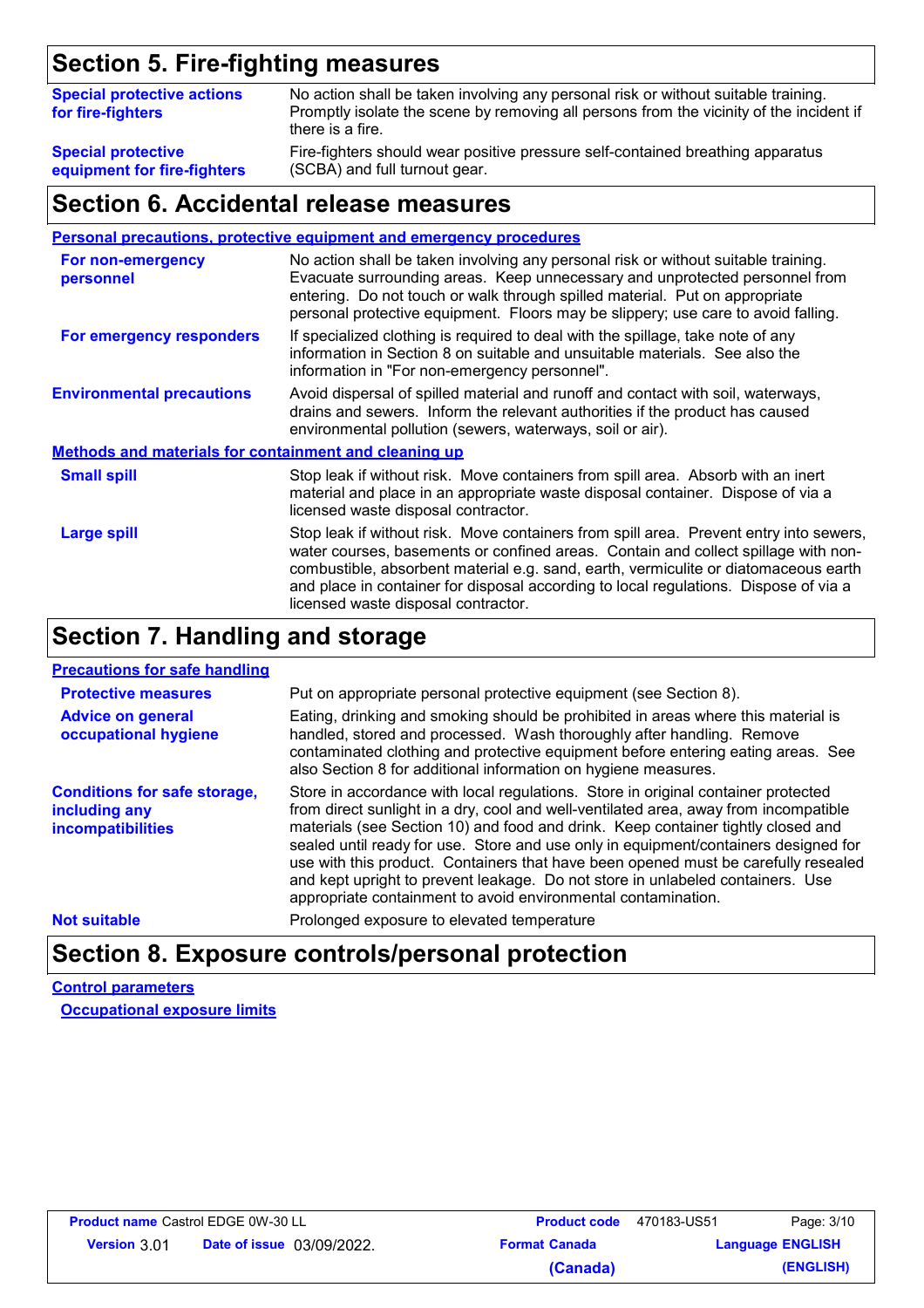# **Section 8. Exposure controls/personal protection**

| <b>Ingredient name</b>                                                  | <b>Exposure limits</b>                                                                                                                                                                                                                                                                                                                                                                                          |
|-------------------------------------------------------------------------|-----------------------------------------------------------------------------------------------------------------------------------------------------------------------------------------------------------------------------------------------------------------------------------------------------------------------------------------------------------------------------------------------------------------|
| Distillates (petroleum), hydrotreated heavy paraffinic                  | <b>CA Alberta Provincial (Canada).</b><br>8 hrs OEL: 5 mg/m <sup>3</sup> 8 hours. Issued/Revised: 4/2004<br>Form: Mist<br>15 min OEL: 10 mg/m <sup>3</sup> 15 minutes. Issued/Revised:<br>7/2009 Form: Mist<br><b>CA Quebec Provincial (Canada).</b><br>TWAEV: 5 mg/m <sup>3</sup> 8 hours. Issued/Revised: 1/2000<br>Form: mist<br>STEV: 10 mg/m <sup>3</sup> 15 minutes. Issued/Revised: 1/2000<br>Form: mist |
| Lubricating oils (petroleum), C15-30, hydrotreated neutral<br>oil-based | <b>CA Alberta Provincial (Canada).</b><br>8 hrs OEL: 5 mg/m <sup>3</sup> 8 hours. Issued/Revised: 4/2004<br>Form: Mist<br>15 min OEL: 10 mg/m <sup>3</sup> 15 minutes. Issued/Revised:<br>7/2009 Form: Mist<br><b>CA Quebec Provincial (Canada).</b><br>TWAEV: 5 mg/m <sup>3</sup> 8 hours. Issued/Revised: 1/2000<br>Form: mist<br>STEV: 10 mg/m <sup>3</sup> 15 minutes. Issued/Revised: 1/2000<br>Form: mist |
| Lubricating oils (petroleum), C20-50, hydrotreated neutral<br>oil-based | <b>CA Alberta Provincial (Canada).</b><br>8 hrs OEL: 5 mg/m <sup>3</sup> 8 hours. Issued/Revised: 4/2004<br>Form: Mist<br>15 min OEL: 10 mg/m <sup>3</sup> 15 minutes. Issued/Revised:<br>7/2009 Form: Mist<br><b>CA Quebec Provincial (Canada).</b><br>TWAEV: 5 mg/m <sup>3</sup> 8 hours. Issued/Revised: 1/2000<br>Form: mist<br>STEV: 10 mg/m <sup>3</sup> 15 minutes. Issued/Revised: 1/2000<br>Form: mist |
| Distillates (petroleum), solvent-dewaxed heavy paraffinic               | <b>CA Alberta Provincial (Canada).</b><br>8 hrs OEL: 5 mg/m <sup>3</sup> 8 hours. Issued/Revised: 4/2004<br>Form: Mist<br>15 min OEL: 10 mg/m <sup>3</sup> 15 minutes. Issued/Revised:<br>7/2009 Form: Mist<br><b>CA Quebec Provincial (Canada).</b><br>TWAEV: 5 mg/m <sup>3</sup> 8 hours. Issued/Revised: 1/2000<br>Form: mist<br>STEV: 10 mg/m <sup>3</sup> 15 minutes. Issued/Revised: 1/2000<br>Form: mist |

| <b>Appropriate engineering</b><br><b>controls</b> | All activities involving chemicals should be assessed for their risks to health, to<br>ensure exposures are adequately controlled. Personal protective equipment should<br>only be considered after other forms of control measures (e.g. engineering controls)<br>have been suitably evaluated. Personal protective equipment should conform to<br>appropriate standards, be suitable for use, be kept in good condition and properly<br>maintained.<br>Your supplier of personal protective equipment should be consulted for advice on<br>selection and appropriate standards. For further information contact your national<br>organisation for standards.<br>Provide exhaust ventilation or other engineering controls to keep the relevant<br>airborne concentrations below their respective occupational exposure limits.<br>The final choice of protective equipment will depend upon a risk assessment. It is<br>important to ensure that all items of personal protective equipment are compatible. |                                                                                                                                                                                                                                                                                                                               |                         |            |
|---------------------------------------------------|---------------------------------------------------------------------------------------------------------------------------------------------------------------------------------------------------------------------------------------------------------------------------------------------------------------------------------------------------------------------------------------------------------------------------------------------------------------------------------------------------------------------------------------------------------------------------------------------------------------------------------------------------------------------------------------------------------------------------------------------------------------------------------------------------------------------------------------------------------------------------------------------------------------------------------------------------------------------------------------------------------------|-------------------------------------------------------------------------------------------------------------------------------------------------------------------------------------------------------------------------------------------------------------------------------------------------------------------------------|-------------------------|------------|
| <b>Environmental exposure</b><br><b>controls</b>  |                                                                                                                                                                                                                                                                                                                                                                                                                                                                                                                                                                                                                                                                                                                                                                                                                                                                                                                                                                                                               | Emissions from ventilation or work process equipment should be checked to ensure<br>they comply with the requirements of environmental protection legislation. In some<br>cases, fume scrubbers, filters or engineering modifications to the process<br>equipment will be necessary to reduce emissions to acceptable levels. |                         |            |
| <b>Product name Castrol EDGE 0W-30 LL</b>         |                                                                                                                                                                                                                                                                                                                                                                                                                                                                                                                                                                                                                                                                                                                                                                                                                                                                                                                                                                                                               | <b>Product code</b>                                                                                                                                                                                                                                                                                                           | 470183-US51             | Page: 4/10 |
| <b>Version 3.01 Date of issue 03/09/2022.</b>     |                                                                                                                                                                                                                                                                                                                                                                                                                                                                                                                                                                                                                                                                                                                                                                                                                                                                                                                                                                                                               | <b>Format Canada</b>                                                                                                                                                                                                                                                                                                          | <b>Language ENGLISH</b> |            |

**(Canada) (ENGLISH)**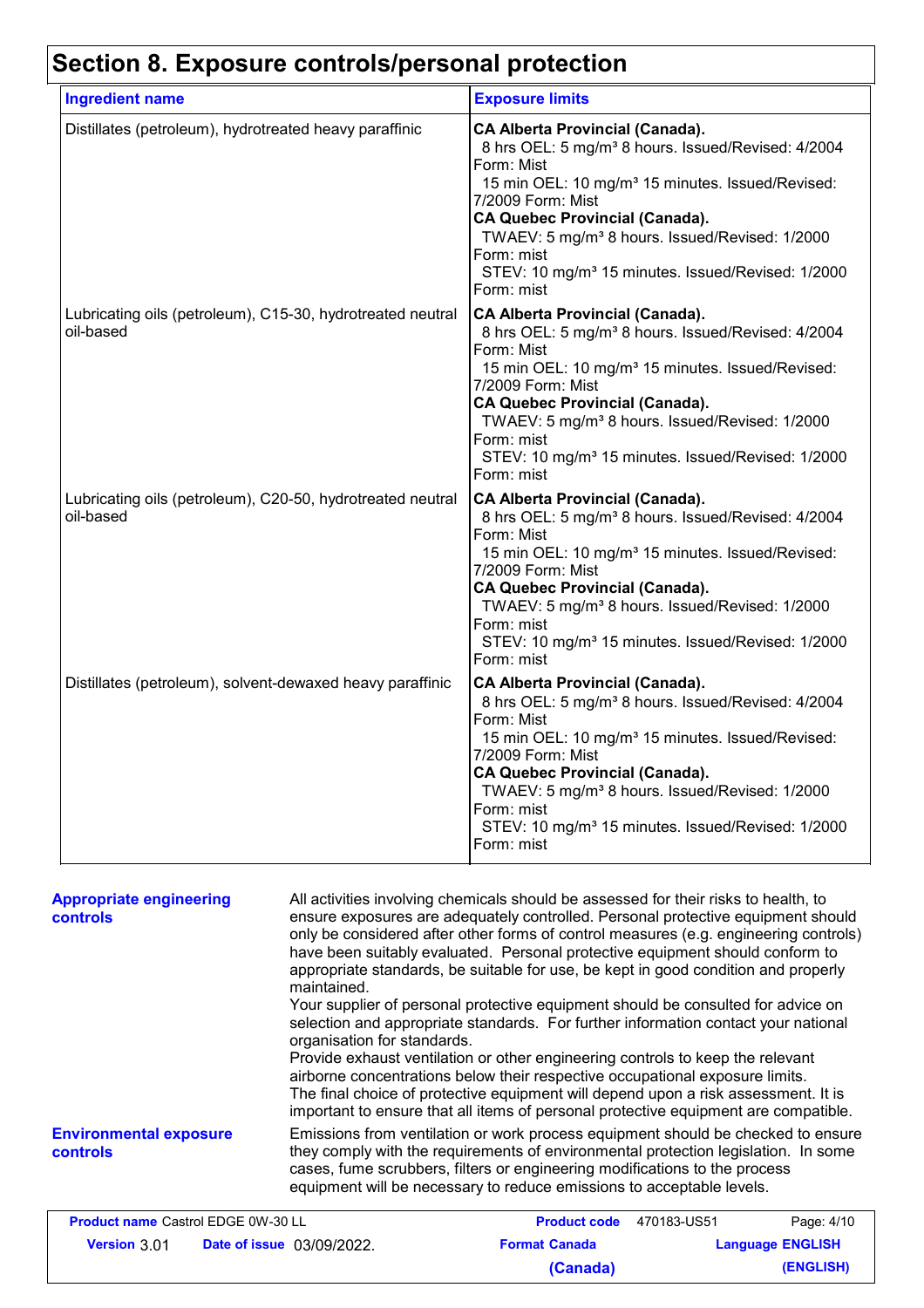## **Section 8. Exposure controls/personal protection**

| <b>Individual protection measures</b> |                                                                                                                                                                                                                                                                                                                                                                                                                                                                                                                                                                                                                                                                                                                                                                                                 |
|---------------------------------------|-------------------------------------------------------------------------------------------------------------------------------------------------------------------------------------------------------------------------------------------------------------------------------------------------------------------------------------------------------------------------------------------------------------------------------------------------------------------------------------------------------------------------------------------------------------------------------------------------------------------------------------------------------------------------------------------------------------------------------------------------------------------------------------------------|
| <b>Hygiene measures</b>               | Wash hands, forearms and face thoroughly after handling chemical products, before<br>eating, smoking and using the lavatory and at the end of the working period.<br>Appropriate techniques should be used to remove potentially contaminated clothing.<br>Wash contaminated clothing before reusing. Ensure that eyewash stations and<br>safety showers are close to the workstation location.                                                                                                                                                                                                                                                                                                                                                                                                 |
| <b>Eye/face protection</b>            | Safety glasses with side shields.                                                                                                                                                                                                                                                                                                                                                                                                                                                                                                                                                                                                                                                                                                                                                               |
| <b>Skin protection</b>                |                                                                                                                                                                                                                                                                                                                                                                                                                                                                                                                                                                                                                                                                                                                                                                                                 |
| <b>Hand protection</b>                | Wear protective gloves if prolonged or repeated contact is likely. Wear chemical<br>resistant gloves. Recommended: Nitrile gloves. The correct choice of protective<br>gloves depends upon the chemicals being handled, the conditions of work and use,<br>and the condition of the gloves (even the best chemically resistant glove will break<br>down after repeated chemical exposures). Most gloves provide only a short time of<br>protection before they must be discarded and replaced. Because specific work<br>environments and material handling practices vary, safety procedures should be<br>developed for each intended application. Gloves should therefore be chosen in<br>consultation with the supplier/manufacturer and with a full assessment of the<br>working conditions. |
| <b>Body protection</b>                | Use of protective clothing is good industrial practice.<br>Personal protective equipment for the body should be selected based on the task<br>being performed and the risks involved and should be approved by a specialist<br>before handling this product.<br>Cotton or polyester/cotton overalls will only provide protection against light<br>superficial contamination that will not soak through to the skin. Overalls should be<br>laundered on a regular basis. When the risk of skin exposure is high (e.g. when<br>cleaning up spillages or if there is a risk of splashing) then chemical resistant aprons<br>and/or impervious chemical suits and boots will be required.                                                                                                           |
| <b>Other skin protection</b>          | Appropriate footwear and any additional skin protection measures should be<br>selected based on the task being performed and the risks involved and should be<br>approved by a specialist before handling this product.                                                                                                                                                                                                                                                                                                                                                                                                                                                                                                                                                                         |
| <b>Respiratory protection</b>         | In case of insufficient ventilation, wear suitable respiratory equipment.<br>The correct choice of respiratory protection depends upon the chemicals being<br>handled, the conditions of work and use, and the condition of the respiratory<br>equipment. Safety procedures should be developed for each intended application.<br>Respiratory protection equipment should therefore be chosen in consultation with<br>the supplier/manufacturer and with a full assessment of the working conditions.                                                                                                                                                                                                                                                                                           |

## **Section 9. Physical and chemical properties**

The conditions of measurement of all properties are at standard temperature and pressure unless otherwise indicated.

| <b>Appearance</b>                                                 |                                                                                     |
|-------------------------------------------------------------------|-------------------------------------------------------------------------------------|
| <b>Physical state</b>                                             | Liquid.                                                                             |
| Color                                                             | Brown.                                                                              |
| Odor                                                              | Not available.                                                                      |
| <b>Odor threshold</b>                                             | Not available.                                                                      |
| pH                                                                | Not applicable.                                                                     |
| <b>Melting point/freezing point</b>                               | Not available.                                                                      |
| <b>Boiling point, initial boiling</b><br>point, and boiling range | Not available.                                                                      |
| <b>Flash point</b>                                                | Closed cup: >180°C (>356°F) [Pensky-Martens]<br>Open cup: 230°C (446°F) [Cleveland] |
| <b>Pour point</b>                                                 | -48 $^{\circ}$ C                                                                    |
| <b>Drop Point</b>                                                 | Not available.                                                                      |
| <b>Evaporation rate</b>                                           | Not available.                                                                      |

| <b>Product name Castrol EDGE 0W-30 LL</b> |                                  | <b>Product code</b>  | 470183-US51             | Page: 5/10 |
|-------------------------------------------|----------------------------------|----------------------|-------------------------|------------|
| <b>Version 3.01</b>                       | <b>Date of issue</b> 03/09/2022. | <b>Format Canada</b> | <b>Language ENGLISH</b> |            |
|                                           |                                  | (Canada)             |                         | (ENGLISH)  |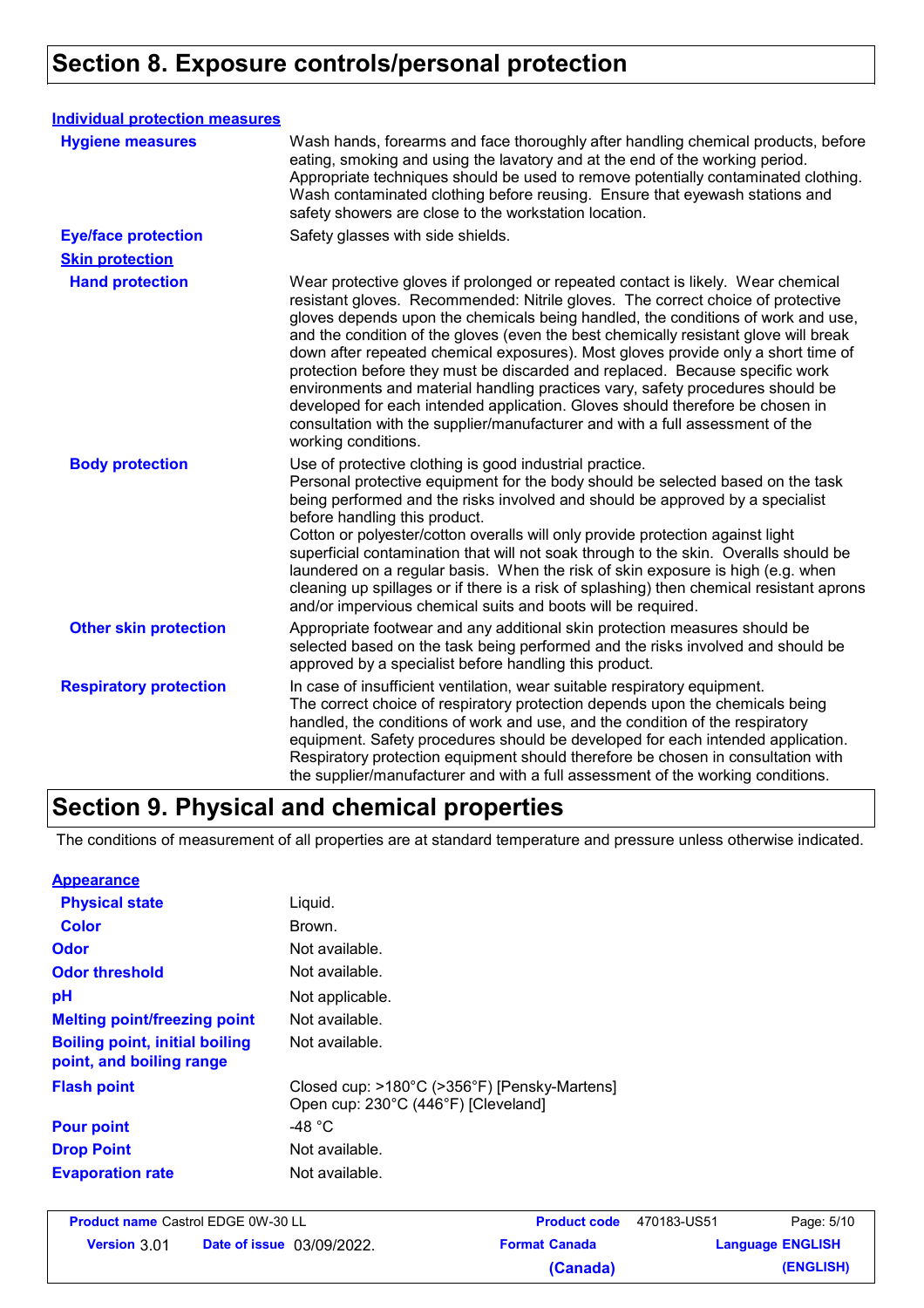## **Section 9. Physical and chemical properties**

### **Flammability**

## **Lower and upper explosion limit/flammability limit**

Not available. **Flammability (solid, gas)** Not applicable. Based on - Physical state

| <b>Vapor pressure</b>                             |                                                                                                                             |                              |                 | Vapor Pressure at 20°C |                    |                    | Vapor pressure at 50°C |
|---------------------------------------------------|-----------------------------------------------------------------------------------------------------------------------------|------------------------------|-----------------|------------------------|--------------------|--------------------|------------------------|
|                                                   | <b>Ingredient name</b>                                                                                                      | mm Hg                        | kPa             | <b>Method</b>          | mm<br>Hg           | kPa                | <b>Method</b>          |
|                                                   | Distillates (petroleum),<br>hydrotreated heavy<br>paraffinic                                                                | 0.08                         | < 0.011         | <b>ASTM D 5191</b>     |                    |                    |                        |
|                                                   | Dec-1-ene,<br>homopolymer,<br>hydrogenated Dec-<br>1-ene, oligomers,<br>hydrogenated                                        | 0                            | 0               | ASTM E<br>1194-87      |                    |                    |                        |
|                                                   | Lubricating oils<br>(petroleum), C15-30,<br>hydrotreated neutral oil-<br>based                                              | < 0.08                       | < 0.011         | <b>ASTM D 5191</b>     |                    |                    |                        |
|                                                   | Lubricating oils<br>(petroleum), C20-50,<br>hydrotreated neutral oil-<br>based                                              | < 0.08                       | < 0.011         | <b>ASTM D 5191</b>     |                    |                    |                        |
|                                                   | Distillates (petroleum),<br>solvent-dewaxed heavy<br>paraffinic                                                             | <0.08                        | < 0.011         | <b>ASTM D 5191</b>     |                    |                    |                        |
| <b>Relative vapor density</b>                     | Not available.                                                                                                              |                              |                 |                        |                    |                    |                        |
| <b>Density</b>                                    | <1000 kg/m <sup>3</sup> (<1 g/cm <sup>3</sup> ) at 15°C                                                                     |                              |                 |                        |                    |                    |                        |
| <b>Relative density</b>                           | Not available.                                                                                                              |                              |                 |                        |                    |                    |                        |
| <b>Solubility</b>                                 | insoluble in water.                                                                                                         |                              |                 |                        |                    |                    |                        |
| <b>Partition coefficient: n-</b><br>octanol/water | Not applicable.                                                                                                             |                              |                 |                        |                    |                    |                        |
| <b>Auto-ignition temperature</b>                  | <b>Ingredient name</b>                                                                                                      |                              | $\rm ^{\circ}C$ | °F                     |                    | <b>Method</b>      |                        |
|                                                   | Dec-1-ene, homopolymer,<br>hydrogenated Dec-1-ene, oligomers,<br>hydrogenated                                               |                              | 343 to 369      |                        | 649.4 to 696.2     | <b>ASTM D 2159</b> |                        |
|                                                   | Dec-1-ene, homopolymer,<br>hydrogenated Dec-1-ene, oligomers,<br>hydrogenated                                               | 649.4 to 696.2<br>343 to 369 |                 |                        | <b>ASTM D 2159</b> |                    |                        |
| <b>Decomposition temperature</b>                  | Not available.                                                                                                              |                              |                 |                        |                    |                    |                        |
| <b>Viscosity</b>                                  | Kinematic: 61 mm <sup>2</sup> /s (61 cSt) at 40°C<br>Kinematic: 11.5 to 12.4 mm <sup>2</sup> /s (11.5 to 12.4 cSt) at 100°C |                              |                 |                        |                    |                    |                        |
| <b>Particle characteristics</b>                   |                                                                                                                             |                              |                 |                        |                    |                    |                        |
| <b>Median particle size</b>                       | Not applicable.                                                                                                             |                              |                 |                        |                    |                    |                        |

## **Section 10. Stability and reactivity**

| <b>Reactivity</b>                            | No specific test data available for this product. Refer to Conditions to avoid and<br>Incompatible materials for additional information.                                   |
|----------------------------------------------|----------------------------------------------------------------------------------------------------------------------------------------------------------------------------|
| <b>Chemical stability</b>                    | The product is stable.                                                                                                                                                     |
| <b>Possibility of hazardous</b><br>reactions | Under normal conditions of storage and use, hazardous reactions will not occur.<br>Under normal conditions of storage and use, hazardous polymerization will not<br>occur. |

| <b>Product name Castrol EDGE 0W-30 LL</b> |                                  | <b>Product code</b> 470183-US51 |                         | Page: 6/10 |
|-------------------------------------------|----------------------------------|---------------------------------|-------------------------|------------|
| <b>Version 3.01</b>                       | <b>Date of issue</b> 03/09/2022. | <b>Format Canada</b>            | <b>Language ENGLISH</b> |            |
|                                           |                                  | (Canada)                        |                         | (ENGLISH)  |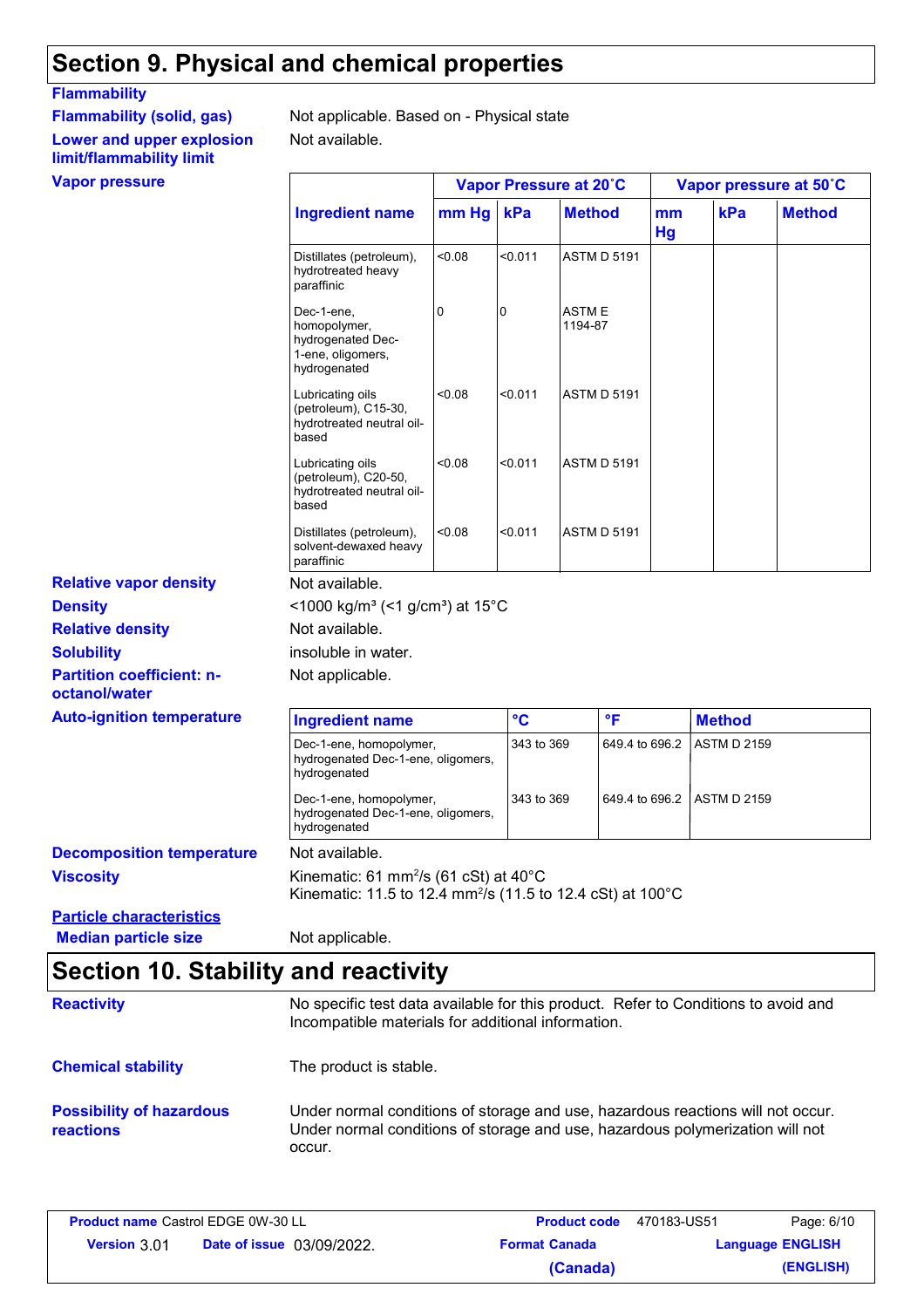| Section 10. Stability and reactivity       |                                                                                                         |  |  |  |
|--------------------------------------------|---------------------------------------------------------------------------------------------------------|--|--|--|
| <b>Conditions to avoid</b>                 | Avoid all possible sources of ignition (spark or flame).                                                |  |  |  |
| <b>Incompatible materials</b>              | Reactive or incompatible with the following materials: oxidizing materials.                             |  |  |  |
| <b>Hazardous decomposition</b><br>products | Under normal conditions of storage and use, hazardous decomposition products<br>should not be produced. |  |  |  |
|                                            | <b>Section 11. Toxicological information</b>                                                            |  |  |  |

### **Information on toxicological effects**

### **Aspiration hazard**

| <b>Name</b>                                                            |                                                                                                                                                                                                                                                                                                                                                                                                                    | <b>Result</b>        |                                                                                |
|------------------------------------------------------------------------|--------------------------------------------------------------------------------------------------------------------------------------------------------------------------------------------------------------------------------------------------------------------------------------------------------------------------------------------------------------------------------------------------------------------|----------------------|--------------------------------------------------------------------------------|
| Distillates (petroleum), hydrotreated heavy paraffinic<br>hydrogenated | Dec-1-ene, homopolymer, hydrogenated Dec-1-ene, oligomers,                                                                                                                                                                                                                                                                                                                                                         |                      | <b>ASPIRATION HAZARD - Category 1</b><br><b>ASPIRATION HAZARD - Category 1</b> |
|                                                                        | Lubricating oils (petroleum), C15-30, hydrotreated neutral oil-based<br>Lubricating oils (petroleum), C20-50, hydrotreated neutral oil-based                                                                                                                                                                                                                                                                       |                      | <b>ASPIRATION HAZARD - Category 1</b><br><b>ASPIRATION HAZARD - Category 1</b> |
| <b>Information on the likely</b><br>routes of exposure                 | Routes of entry anticipated: Dermal, Inhalation.                                                                                                                                                                                                                                                                                                                                                                   |                      |                                                                                |
| <b>Potential acute health effects</b>                                  |                                                                                                                                                                                                                                                                                                                                                                                                                    |                      |                                                                                |
| <b>Eye contact</b>                                                     | No known significant effects or critical hazards.                                                                                                                                                                                                                                                                                                                                                                  |                      |                                                                                |
| <b>Skin contact</b>                                                    | Defatting to the skin. May cause skin dryness and irritation.                                                                                                                                                                                                                                                                                                                                                      |                      |                                                                                |
| <b>Inhalation</b>                                                      | Exposure to decomposition products may cause a health hazard. Serious effects<br>may be delayed following exposure.                                                                                                                                                                                                                                                                                                |                      |                                                                                |
| <b>Ingestion</b>                                                       | No known significant effects or critical hazards.                                                                                                                                                                                                                                                                                                                                                                  |                      |                                                                                |
|                                                                        | Symptoms related to the physical, chemical and toxicological characteristics                                                                                                                                                                                                                                                                                                                                       |                      |                                                                                |
| <b>Eye contact</b>                                                     | No specific data.                                                                                                                                                                                                                                                                                                                                                                                                  |                      |                                                                                |
| <b>Inhalation</b>                                                      | No specific data.                                                                                                                                                                                                                                                                                                                                                                                                  |                      |                                                                                |
| <b>Skin contact</b>                                                    | Adverse symptoms may include the following:<br>irritation<br>dryness<br>cracking                                                                                                                                                                                                                                                                                                                                   |                      |                                                                                |
| <b>Ingestion</b>                                                       | No specific data.                                                                                                                                                                                                                                                                                                                                                                                                  |                      |                                                                                |
|                                                                        | Delayed and immediate effects and also chronic effects from short and long term exposure                                                                                                                                                                                                                                                                                                                           |                      |                                                                                |
| <b>Short term exposure</b>                                             |                                                                                                                                                                                                                                                                                                                                                                                                                    |                      |                                                                                |
| <b>Potential immediate</b><br>effects                                  | Not available.                                                                                                                                                                                                                                                                                                                                                                                                     |                      |                                                                                |
| <b>Potential delayed effects</b>                                       | Not available.                                                                                                                                                                                                                                                                                                                                                                                                     |                      |                                                                                |
| <b>Long term exposure</b>                                              |                                                                                                                                                                                                                                                                                                                                                                                                                    |                      |                                                                                |
| <b>Potential immediate</b><br>effects                                  | Not available.                                                                                                                                                                                                                                                                                                                                                                                                     |                      |                                                                                |
| <b>Potential delayed effects</b>                                       | Not available.                                                                                                                                                                                                                                                                                                                                                                                                     |                      |                                                                                |
| <b>Potential chronic health effects</b>                                |                                                                                                                                                                                                                                                                                                                                                                                                                    |                      |                                                                                |
| <b>General</b>                                                         | <b>USED ENGINE OILS</b><br>Combustion products resulting from the operation of internal combustion engines<br>contaminate engine oils during use. Used engine oil may contain hazardous<br>components which have the potential to cause skin cancer. Frequent or prolonged<br>contact with all types and makes of used engine oil must therefore be avoided and a<br>high standard of personal hygiene maintained. |                      |                                                                                |
| <b>Carcinogenicity</b>                                                 | No known significant effects or critical hazards.                                                                                                                                                                                                                                                                                                                                                                  |                      |                                                                                |
| <b>Mutagenicity</b>                                                    | No known significant effects or critical hazards.                                                                                                                                                                                                                                                                                                                                                                  |                      |                                                                                |
| <b>Teratogenicity</b>                                                  | No known significant effects or critical hazards.                                                                                                                                                                                                                                                                                                                                                                  |                      |                                                                                |
| <b>Developmental effects</b>                                           | No known significant effects or critical hazards.                                                                                                                                                                                                                                                                                                                                                                  |                      |                                                                                |
| <b>Product name Castrol EDGE 0W-30 LL</b>                              |                                                                                                                                                                                                                                                                                                                                                                                                                    | <b>Product code</b>  | Page: 7/10<br>470183-US51                                                      |
| Version 3.01                                                           | Date of issue 03/09/2022.                                                                                                                                                                                                                                                                                                                                                                                          | <b>Format Canada</b> | <b>Language ENGLISH</b>                                                        |

**(Canada) (ENGLISH)**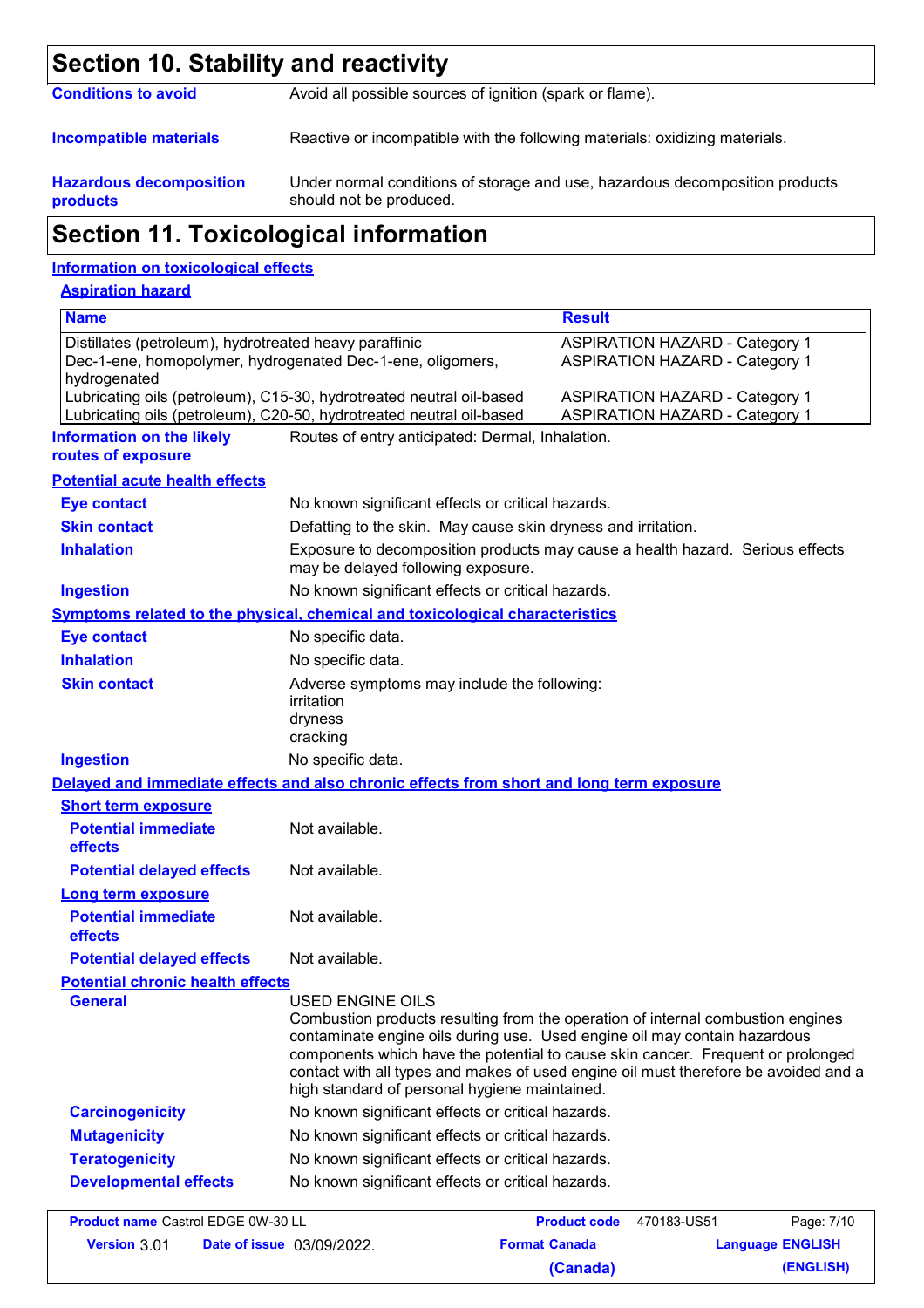## **Section 11. Toxicological information**

**Fertility effects** No known significant effects or critical hazards.

### **Numerical measures of toxicity**

### **Acute toxicity estimates**

Not available.

### **Section 12. Ecological information**

### **Toxicity**

No testing has been performed by the manufacturer.

### **Persistence and degradability**

Partially biodegradable.

### **Bioaccumulative potential**

This product is not expected to bioaccumulate through food chains in the environment.

| <b>Mobility in soil</b>                                 |                                                                                                                           |
|---------------------------------------------------------|---------------------------------------------------------------------------------------------------------------------------|
| <b>Soil/water partition</b><br><b>coefficient (Koc)</b> | Not available.                                                                                                            |
| <b>Mobility</b>                                         | Spillages may penetrate the soil causing ground water contamination.                                                      |
| <b>Other ecological information</b>                     | Spills may form a film on water surfaces causing physical damage to organisms.<br>Oxygen transfer could also be impaired. |

## **Section 13. Disposal considerations**

**Disposal methods**

The generation of waste should be avoided or minimized wherever possible. Significant quantities of waste product residues should not be disposed of via the foul sewer but processed in a suitable effluent treatment plant. Dispose of surplus and non-recyclable products via a licensed waste disposal contractor. Disposal of this product, solutions and any by-products should at all times comply with the requirements of environmental protection and waste disposal legislation and any regional local authority requirements. Waste packaging should be recycled. Incineration or landfill should only be considered when recycling is not feasible. This material and its container must be disposed of in a safe way. Empty containers or liners may retain some product residues. Avoid dispersal of spilled material and runoff and contact with soil, waterways, drains and sewers.

### **Section 14. Transport information**

|                                      | <b>DOT Classification</b> | <b>TDG Classification</b> | <b>IMDG</b>    | <b>IATA</b>    |
|--------------------------------------|---------------------------|---------------------------|----------------|----------------|
| <b>UN number</b>                     | Not regulated.            | Not regulated.            | Not regulated. | Not regulated. |
| <b>UN proper</b><br>shipping name    | $\blacksquare$            |                           |                | -              |
| <b>Transport</b><br>hazard class(es) |                           |                           |                | ۰              |
| <b>Packing group</b>                 | $\blacksquare$            | ۰                         |                | ۰              |
| <b>Environmental</b><br>hazards      | No.                       | No.                       | No.            | No.            |
|                                      |                           |                           |                |                |

| <b>Product name Castrol EDGE 0W-30 LL</b> |                                  | <b>Product code</b>  | 470183-US51             | Page: 8/10 |
|-------------------------------------------|----------------------------------|----------------------|-------------------------|------------|
| <b>Version 301</b>                        | <b>Date of issue</b> 03/09/2022. | <b>Format Canada</b> | <b>Language ENGLISH</b> |            |
|                                           |                                  | (Canada)             |                         | (ENGLISH)  |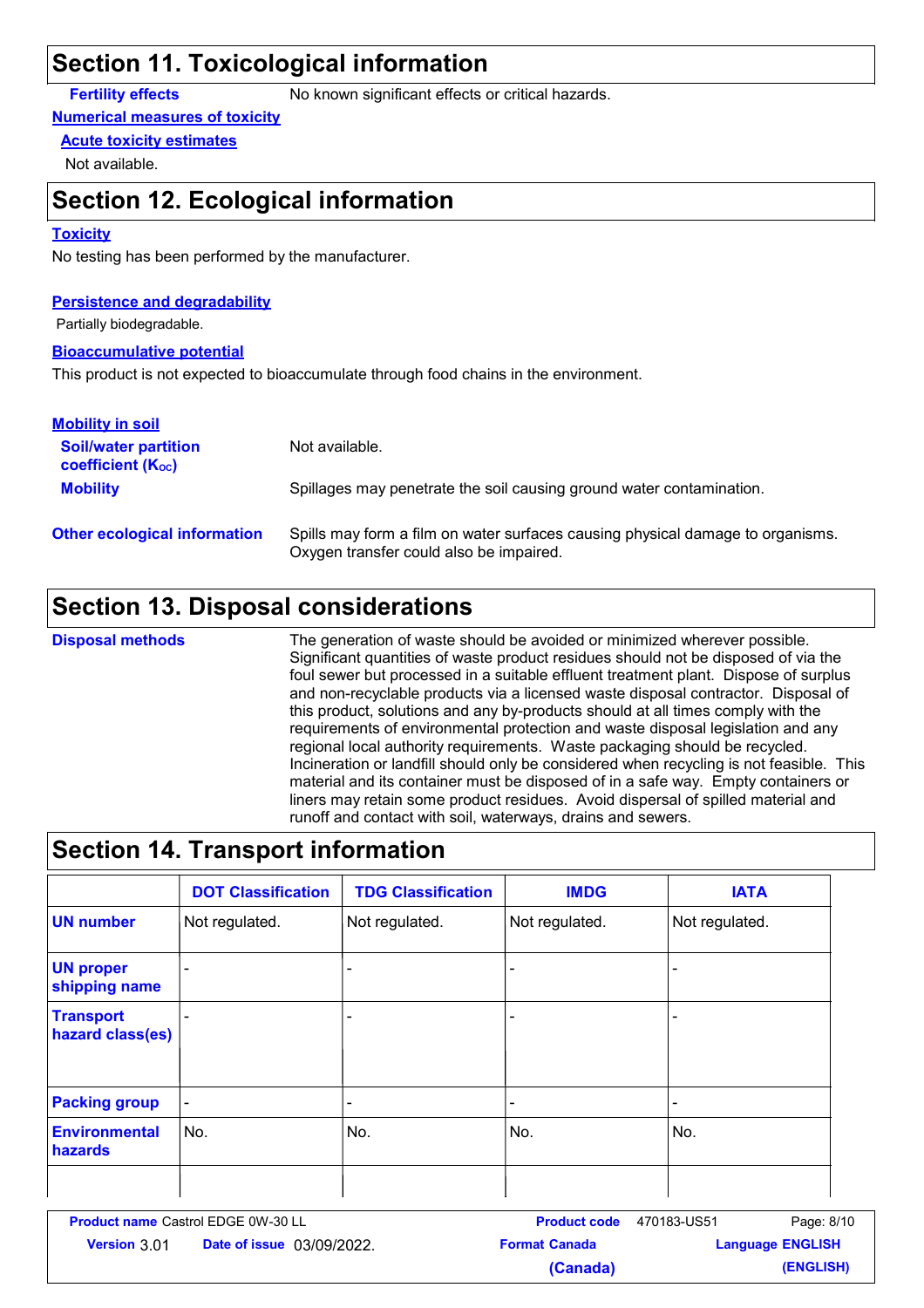| Section 14. Transport information       |  |  |  |  |  |  |
|-----------------------------------------|--|--|--|--|--|--|
| <b>Additional</b><br><b>Information</b> |  |  |  |  |  |  |

**Special precautions for user** Not available.

**Transport in bulk according to IMO instruments** Not available.

## **Section 15. Regulatory information**

**Rotterdam Convention on Prior Informed Consent (PIC)**

Not listed.

| <b>Other regulations</b>                                        |                                                                                                          |
|-----------------------------------------------------------------|----------------------------------------------------------------------------------------------------------|
| <b>Australia inventory (AIIC)</b>                               | All components are listed or exempted.                                                                   |
| <b>Canada inventory</b>                                         | All components are listed or exempted.                                                                   |
| <b>China inventory (IECSC)</b>                                  | All components are listed or exempted.                                                                   |
| <b>Japan inventory (CSCL)</b>                                   | All components are listed or exempted.                                                                   |
| <b>Korea inventory (KECI)</b>                                   | All components are listed or exempted.                                                                   |
| <b>Philippines inventory</b><br>(PICCS)                         | All components are listed or exempted.                                                                   |
| <b>Taiwan Chemical</b><br><b>Substances Inventory</b><br>(TCSI) | All components are listed or exempted.                                                                   |
| <b>United States inventory</b><br>(TSCA 8b)                     | All components are active or exempted.                                                                   |
| <b>REACH Status</b>                                             | For the REACH status of this product please consult your company contact, as<br>identified in Section 1. |

## **Section 16. Other information**

| <b>History</b>                     |                                                                                                                                                                                                                                                                                                                                                                                                                                                                                                                                                                                                                                                                                                                                                                                                                                                                                                                                                                                                                                                                                                                          |                          |                         |  |
|------------------------------------|--------------------------------------------------------------------------------------------------------------------------------------------------------------------------------------------------------------------------------------------------------------------------------------------------------------------------------------------------------------------------------------------------------------------------------------------------------------------------------------------------------------------------------------------------------------------------------------------------------------------------------------------------------------------------------------------------------------------------------------------------------------------------------------------------------------------------------------------------------------------------------------------------------------------------------------------------------------------------------------------------------------------------------------------------------------------------------------------------------------------------|--------------------------|-------------------------|--|
| Date of issue/Date of<br>revision  | 3/9/2022                                                                                                                                                                                                                                                                                                                                                                                                                                                                                                                                                                                                                                                                                                                                                                                                                                                                                                                                                                                                                                                                                                                 |                          |                         |  |
| Date of previous issue             | 17/11/2021.                                                                                                                                                                                                                                                                                                                                                                                                                                                                                                                                                                                                                                                                                                                                                                                                                                                                                                                                                                                                                                                                                                              |                          |                         |  |
| <b>Version</b>                     | 3.01                                                                                                                                                                                                                                                                                                                                                                                                                                                                                                                                                                                                                                                                                                                                                                                                                                                                                                                                                                                                                                                                                                                     |                          |                         |  |
| <b>Prepared by</b>                 | <b>Product Stewardship</b>                                                                                                                                                                                                                                                                                                                                                                                                                                                                                                                                                                                                                                                                                                                                                                                                                                                                                                                                                                                                                                                                                               |                          |                         |  |
| <b>Key to abbreviations</b>        | ATE = Acute Toxicity Estimate<br><b>BCF</b> = Bioconcentration Factor<br>CAS Number = Chemical Abstracts Service Registry Number<br>GHS = Globally Harmonized System of Classification and Labelling of Chemicals<br>HPR = Hazardous Products Regulations<br>IATA = International Air Transport Association<br>IBC = Intermediate Bulk Container<br><b>IMDG = International Maritime Dangerous Goods</b><br>LogPow = logarithm of the octanol/water partition coefficient<br>MARPOL = International Convention for the Prevention of Pollution From Ships,<br>1973 as modified by the Protocol of 1978. ("Marpol" = marine pollution)<br>REACH = Registration, Evaluation, Authorisation and Restriction of Chemicals<br>Regulation [Regulation (EC) No. 1907/2006]<br>$UN = United Nations$<br>Varies = may contain one or more of the following 64741-88-4, 64741-89-5,<br>64741-95-3, 64741-96-4, 64742-01-4, 64742-44-5, 64742-45-6, 64742-52-5,<br>64742-53-6, 64742-54-7, 64742-55-8, 64742-56-9, 64742-57-0, 64742-58-1,<br>64742-62-7, 64742-63-8, 64742-65-0, 64742-70-7, 72623-85-9, 72623-86-0,<br>72623-87-1 |                          |                         |  |
| Product name Castrol EDGE 0W-30 LL |                                                                                                                                                                                                                                                                                                                                                                                                                                                                                                                                                                                                                                                                                                                                                                                                                                                                                                                                                                                                                                                                                                                          | Product code 470183-US51 | Page: 9/10              |  |
| <b>Version 3.01</b>                | <b>Date of issue 03/09/2022.</b>                                                                                                                                                                                                                                                                                                                                                                                                                                                                                                                                                                                                                                                                                                                                                                                                                                                                                                                                                                                                                                                                                         | <b>Format Canada</b>     | <b>Language ENGLISH</b> |  |
|                                    |                                                                                                                                                                                                                                                                                                                                                                                                                                                                                                                                                                                                                                                                                                                                                                                                                                                                                                                                                                                                                                                                                                                          | (Canada)                 | (ENGLISH)               |  |